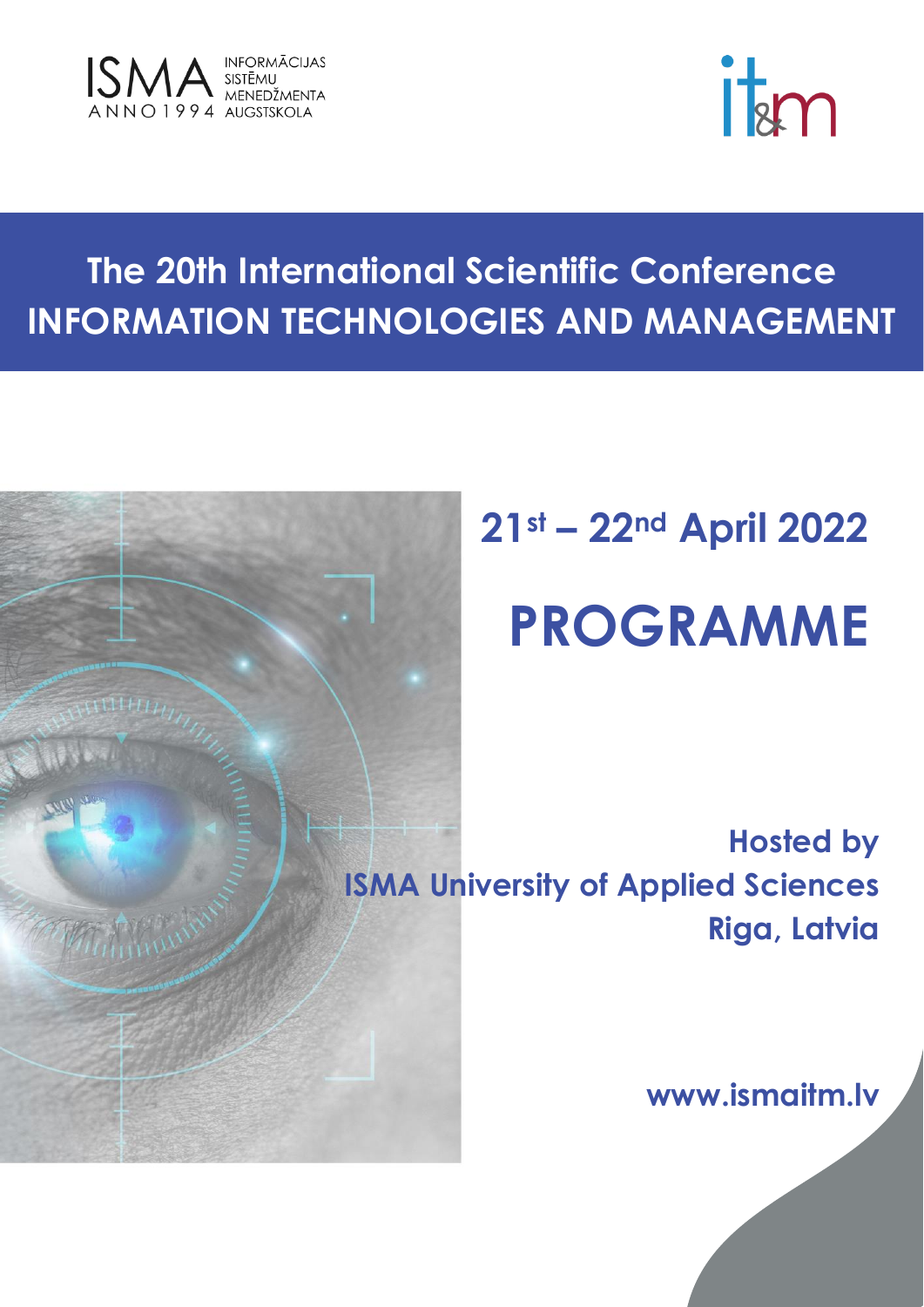



## **Programme and Timetable**

### **21st April 2022**

#### **ISMA University of Applied Sciences** (*Bld. 7, Room 314)*

- **13.30** Registration
- **14.00** Opening of the 20th International Conference Information Technologies &Management 2022 Greetings to the Conference **Professor Deniss Djakons, ISMA Rector**

#### **Plenary Session** (*Bld. 7, Room 314)* **The Head of the Session assoc. Professor Jevgenija Dehtjare**

- **14.15** Business model complementarity and the factors that determine it in tourism industry **Remigijus Kinderis**
- **14.30** The ecosystem of higher education in the global space **Iryna Kalenyuk**
- **14.45** Sustainable Restaurant Business: Study of the Models Implementation. **Stanislavs Miscenko**
- **15.00** Coffee break

#### **Section 1** *(Bld. 7, Room 314)* **SCIENTIFIC RESEARCH WORKSHOP 1**

#### **The Head of the Session Professor Viktors Gopejenko**

- **15.30** Workshop 1. Publication of Scientific Article. Step by Step **Inese Trushina**
- **16.20** Coffee break

#### **Section 2** *(Bld. 7, Room 314)* **NANO TECHNOLOGIES, COMPUTER MODELLING AND INFORMATION COMMUNICATION TECHNOLOGIES The Head of the Session Professor Viktors Gopejenko**

- **16.30** Construction of the model for ab initio calculations of chalcopyrites **A. Gopejenko, J. Grechenkov, D. Bocharov, A.I. Popov, M. G. Brik, S. Piskunov**
- **16.45** Diarylfluorene compounds containing different substituents: problems of DFT simulation

**Alytis Gruodis, Renata Karpicz**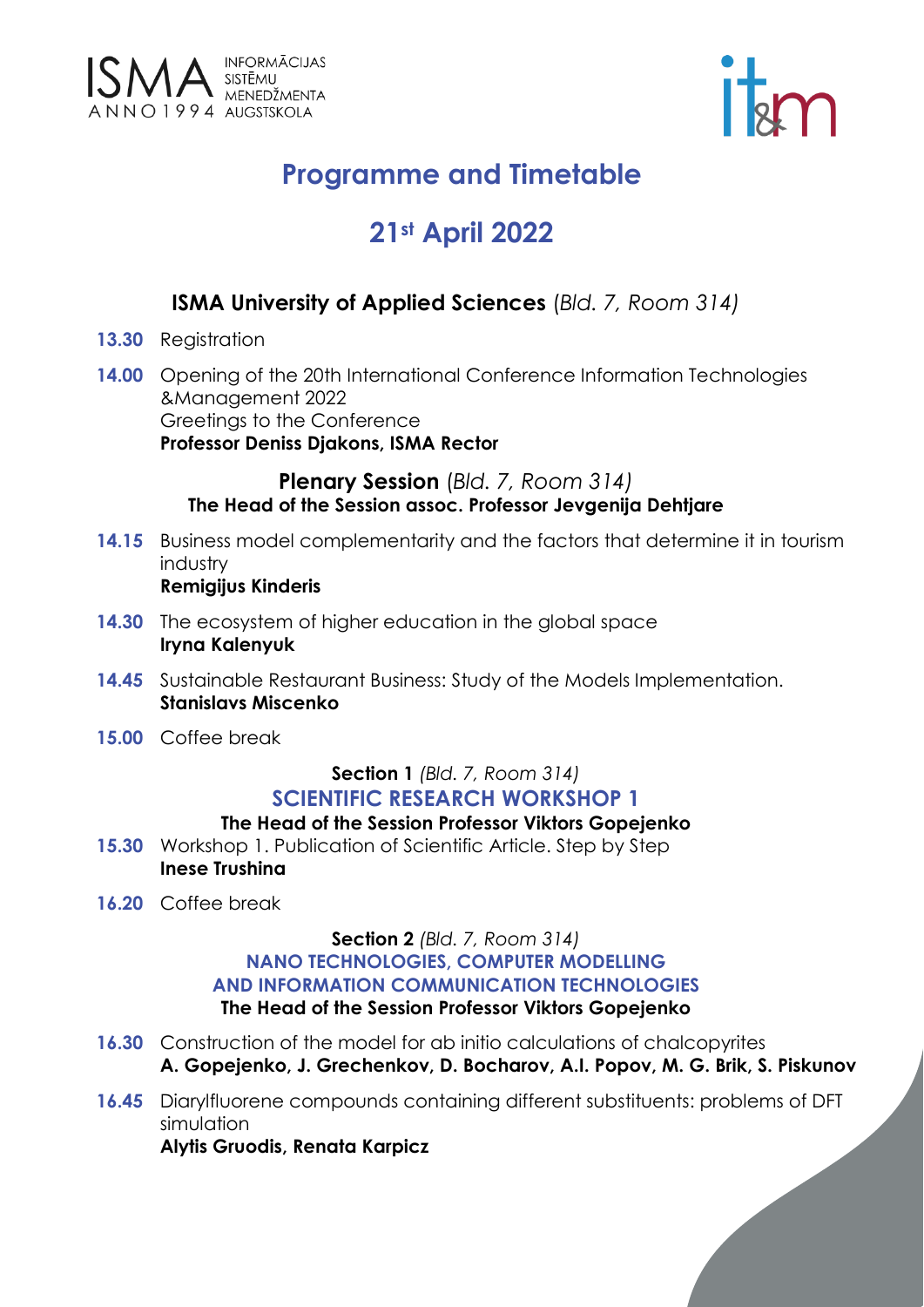



- **17.15** Theoretical modelling of nanodevices in the frameworks of embedded molecular cluster model: Problems and perspectives **E K Shidlovskaya**
- **17.30** A kubernetes ci/cd pipeline with integration of clair for the security purpose **Rajaguru Selvaraj, Viktors Gopejenko**
- **17.45** 6G networks: new generation cellular communication **Alexander Gubar, Vladyslav Khotunov, Kateryna Kholupnyak**
- **18.00** State information policy. Cyber security as a component of Ukraine's national security

**Roman Efimenko, Vladyslav Khotunov, Kateryna Kholupnyak**

**18.15** Automated tests as part of SD and ST life cycles **Kadola Mykhailo, Alexander Mrochko**

#### **Section 3** *(Bld. 7, Room 316)* **MODERN TRENDS IN THE TOURISM INDUSTRY DEVELOPMENT The Head of the Session Julija Mironova**

- **16.30** Modern Threats to Human Security in the Global Dimension **Nataliya Kuznetsova**
- **16.45** COVID-19 pandemic impact on tourism industry in Uzbekistan **Musinjonova N., Dehtjare J.**
- **17.00** Modern indicators of the efficiency of the agricultural enterprise **Vasyl Grydnyov**
- **17.15** Development of ethnic tourism in Greece **Veronika Ivanova, Julija Mironova**
- **17.30** Goals and development of tourism in Saudi Arabia **Sarvinoz Tursunova, Julija Mironova**
- **17.45** The importance of company recognition in Latvian insurance companies **Leitendorfs R., Dehtjare J.**
- **18.00** Improving system of staff motivation at KTDC, Idukki, Kerala **Soy S., Dehtjare J.**
- **18.15** Creating competitive advantage through online marketing for DMC company in Latvia **Dragunova A., Dehtjare J.**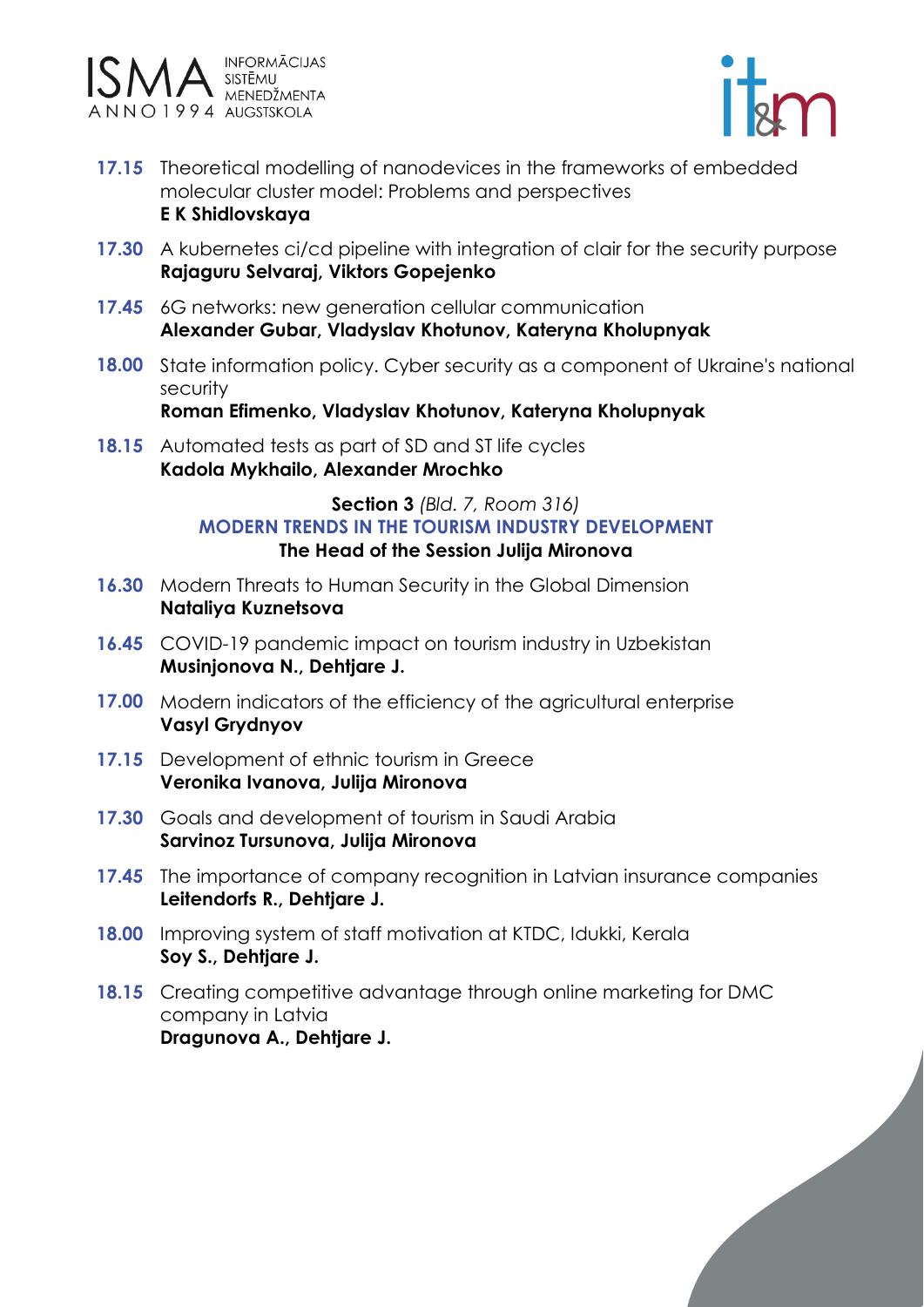



### **22nd April 2022**

#### **ISMA University of Applied Sciences**

#### **Section 4** *(Bld. 7, Room 314)* **SCIENTIFIC RESEARCH WORKSHOP 2**

#### **The Head of the Session Professor Victoria Riashchenko**

- **14.00** Workshop 2. Work with Bibliography in Academic Research during Studies **Zaiga Oborenko, Marga Zivitere**
- **15.00** Coffee break

#### **Section 5** *(Bld. 7, Room 314)*

#### **DEVELOPMENT OF BUSINESS ADMINISTRATION DECISION MAKING AND INNOVATIVE EDUCATION**

#### **The Head of the Session assoc. Professor Jevgenija Dehtjare**

- **15.30** A demand in changing approach to the educational process in Latvia. **Dehtjare J., Mironova J**
- **16.15** Intellectual Capital Management at the Scientific Institutions **Inese Spica, Baiba Berzina, Ernests Spics, Rozite Katrina Spica**
- **16.30** Impact of the pandemic on the development of digital technologies in the charitable sector **Vadim Shiryayev**
- **16.45** Innovative directions of the T&CS market development **Perminov Stanislav, Valentina Djakona**
- **17.00** Social Media Marketing: Advantages and Disadvantages of Online Store Promotion Strategies **Antipina N., Djakona V., Kuznetsova N.**
- **17.15** Improving of the branch management structure of a commercial bank **Elena Koptseva, Ivars Linde**
- **17.30** Overview of the main subjects of the US and Europe market of university press **Jekaterina Korjuhina, Anastasiia Khmil**
- **17.45** Ensuring national security of the bsbm countries in the current geopolitical situation **Antonina Djakona, Kaspars Ķikste**
- **18.00** The ecosystem of higher education in the global space **Iryna Kalenyuk, Deniss Djakons**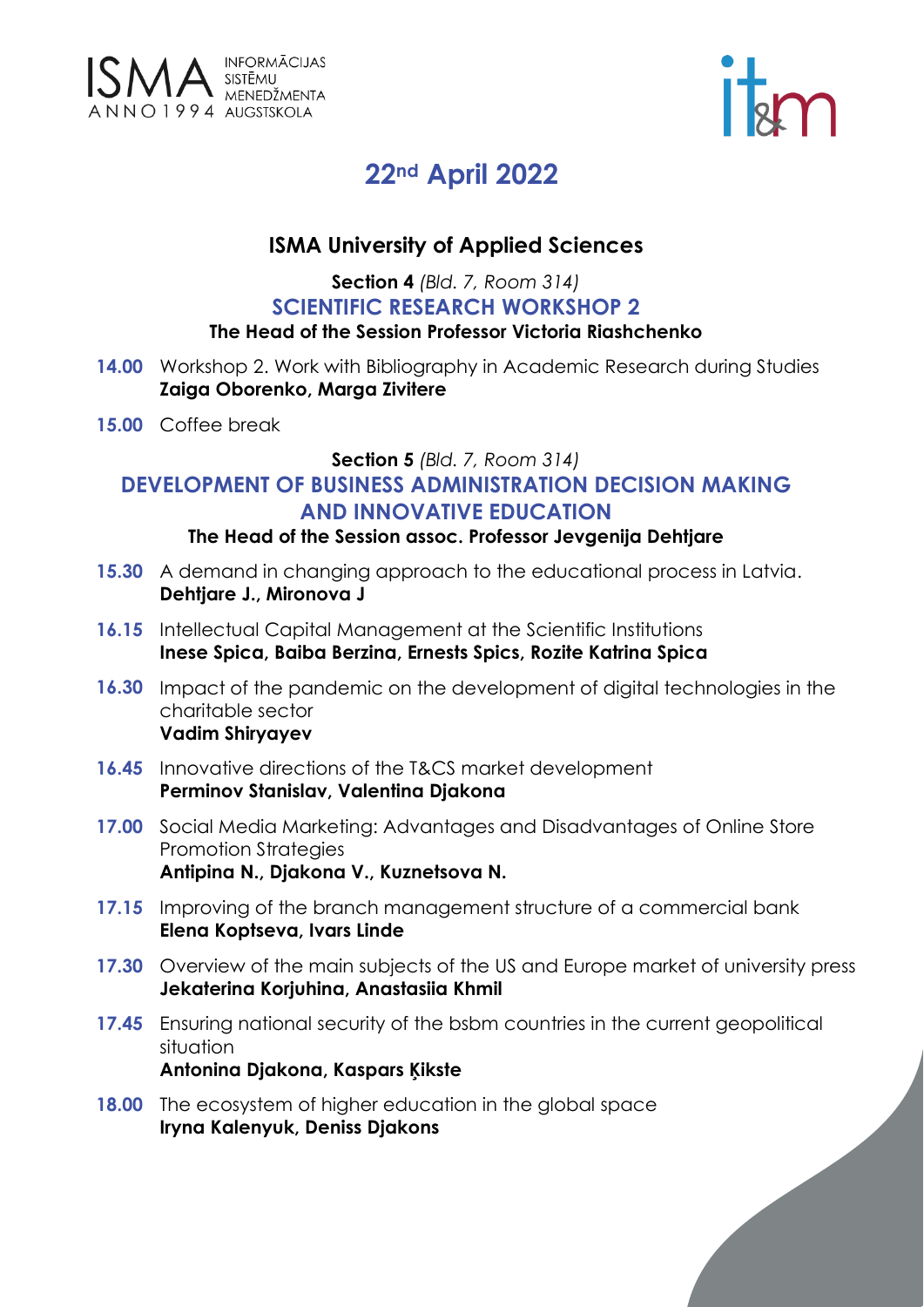



#### **Section 6** *(Bld. 7, Room 316)* **Productmaking: Beyond Traditional Algorithms The Head of the Session Professor Kopitov Rostislav, Kelsina Dina**

- **16.00** A Approach to Measuring University Branch Efficiency **Djakons Romans**
- **16.15** Complete Guide to Improving System Operability **Kopitov Rostislav**
- **16.30** Design Loyalty Methodology **Kelsina Dina**
- **16.45** Business Monitoring Tools **Santhirasegaram Elena**
- **17.00** Metasystem Product's Specifications **Kazina Irina**
- **17.15** A Complete Guide to Overcoming Obstacles **Akimov Gleb**
- **17.30** Beyond Productivity Algorithms **Amangeldiyev Abilkhan, Mikrjukova Zanna**
- **17.45** Guide to Measuring Full Lifecycle Business Operability **Gailis Vadim, Kamforina Olga**
- **18.00** Software Product Control **Kelsina Dina, Rostislav Kopitov, Irina Pyasetska**

#### **Section 6**

#### **Productmaking: Beyond Traditional Algorithms**

#### **The Head of the Session Professor Kopitov Rostislav, Vsevolods Karajevs**

- **18.30** An Approach of Define Open Organization's Productivity **Djakons Romans, Karajevs Vsevolods, Kelsina Dina, Kopitov Rostislav**
- **18.45** System Products Maintenance **Odina Mukhammadieva**
- **19.00** Decision Making Program Examination **Galamovs Renats**
- **19.15** Unsustainable Process Products: Recognising & Resolving **Karajevs Vsevolods**
- **19.30** Loss Prevention Guide **Grinberga Sevil**
- **19.45** Beyond Organizational Reconstructing